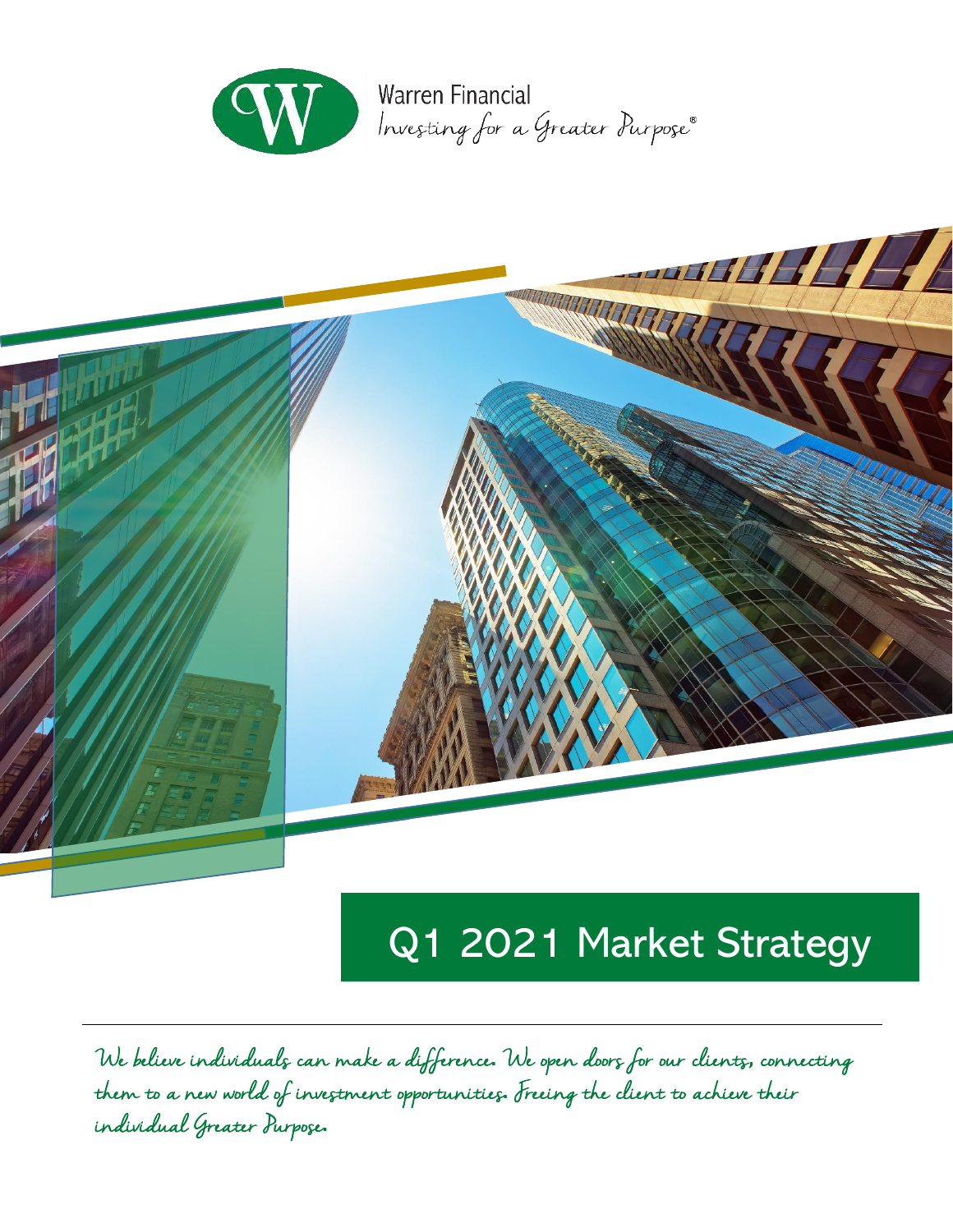

### High savings rates imply higher future spending:



Warren Financial wants to help our front-line heroes:

 All Emergency Department doctoral residents who talk with Warren Financial will receive FREE debt counseling regarding how best to handle their medical school loans while at the same time looking forward to beginning their regular life, possibly with marriage/family and/or purchasing a home, while also balancing investing for the future. All services at no cost through September 30, 2021.

 their service. Please TELL someone you know who is an **Emergency** Department doctor in residency anywhere in the USA. We want to help them. We want to give back something to thank them for

# **Warren Financial** Investing for a Greater Purpose®

# **Welcome 2021, Happy New Year!**

## **Get the latest updates fast, Say, "Hey Siri, download the Warren Financial app"**

We want to say thank you to the frontline workers who have been tirelessly working since early last year to help battle this pandemic – THANK YOU. Thank you for your work to keep our communities safe and your willingness to risk your own health to help save others. May God bless you and keep you safe during these times.

At Warren Financial, we are healthy and working for you. We pray also that you, our clients, prospects, and friends are healthy.

Warren Financial is offering free services to all Emergency Department doctoral residents: **Free debt consolidation strategies**. **Doctor mortgages**. **Free investing** through Sept 30, 2021. Please help: Let Resident ER Doctors know. Tell a friend.

# **The Digital Future Arrived in 2020**

# **2021: Year of the Vaccine**

In case you were in quarantine during 2020 and forgot to notice, the internet and everything digital came of age in 2020 – forced by an unanticipated pandemic. These trends will continue to unfold in 2021.

It's not that something "new" happened in 2020. It's just that the future came at us much more quickly than originally anticipated.

- Work from home and have meetings over Zoom
- In fact, work from anywhere from the beach, the mountain top, anywhere with internet
- Live anywhere
- Malls, retailers, and brick & mortar stores closing their doors (goodbye Sears, Macy's et al)
- Exercise with a live coach right from your home
- Buy anything and everything, including food shopping, online for delivery
- Eat at home with takeout or delivery from DoorDash, GrubHub, etc.
- Carvana. Digital healthcare zoom calls from your home. etc

These trends have far reaching impacts on the economy. Investments that focus on digital exploded in value during 2020. Is it all justified? Maybe it's a little over done?



Warren Financial Investing for a Greater Purpose

7 Dowlin Forge Rd Exton PA 19341

610-363-2000 **WarrenFinancial.com**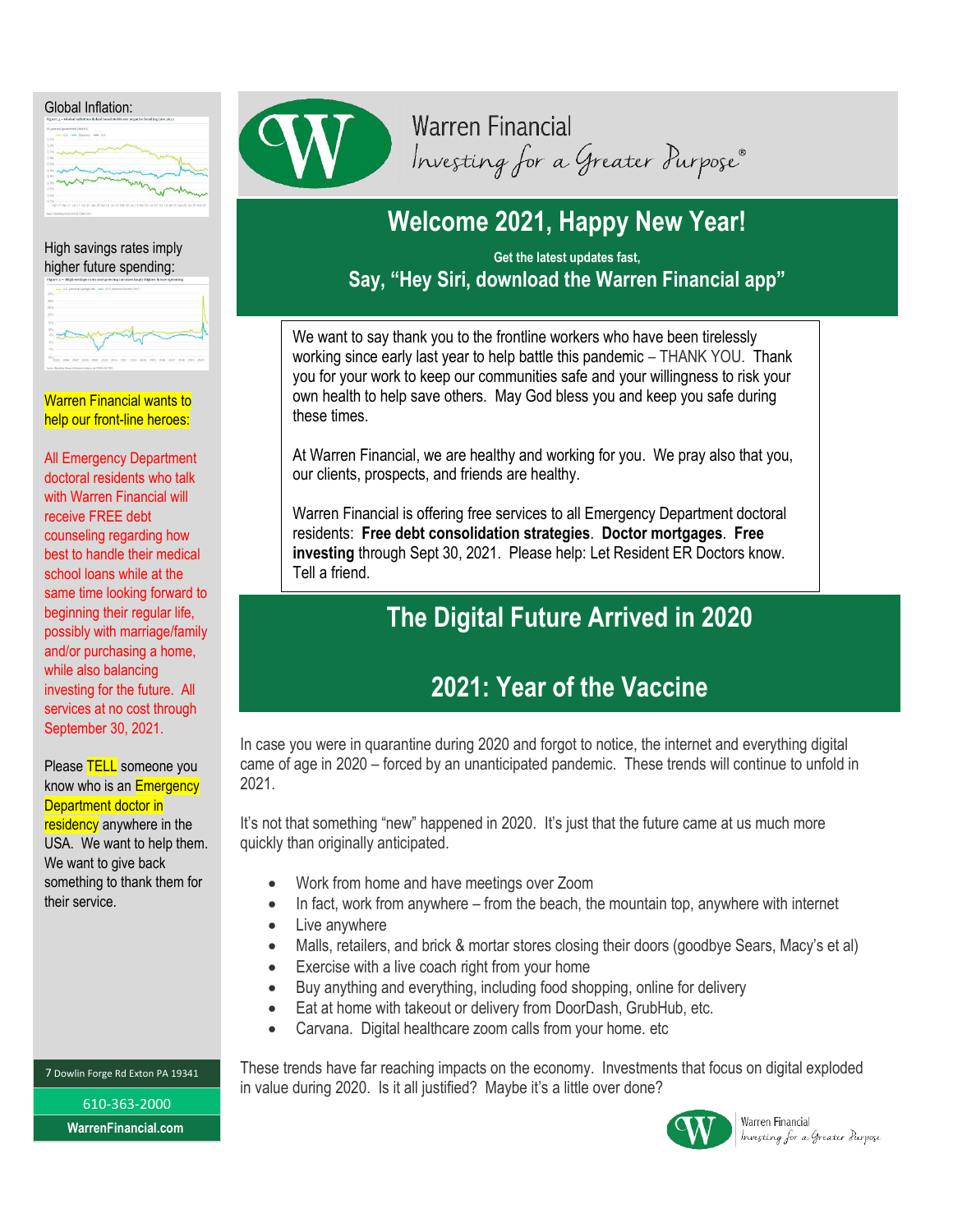## **ARE YOU READY?** In 2021, Warren

Financial plans to launch banking products. Aimed at on-boarding the "next" generation of investors, our Warren Financial VISA will sport ultra low rates. We will launch student loan consolidation. And finally, we will launch specialized mortgages such as doctor mortgages.

*<u>U</u>* the Trade Desk

**Sell online with Shopify** 0000 husin

Sand & Receive V

workday.

salesforce

Pay with Venmo

venmo

**zoom** 

**MEDIA FOR HUMANKIND** 

Millions of doses of the vaccine are now being administered. Millions more have been purchased and will be delivered. The vaccine will have a very large impact on 2021 economic activity.



estimates from U.S. economist Jared Franz, as of 11/13/20. Vaccine scenario assumes the U.S. achieves herd immunity by mid-2021 based on a vaccine with ~90% efficacy and 50% coverage of the population. All values in USD.

Economic growth estimates for 2021 are being raised. Prior to the vaccine being available the estimates were averaging around 3%. Now the estimates are averaging 5% or more.

2021 is likely to be a roaring good investment year.

Hmm, was that a prediction? Well, we all know what predictions are worth – they are like predicting the weather. But it's nice that things look good.

And the market is wholly optimistic. Maybe overly optimistic.

Will travel and leisure bounce back?



**Docu**Sign

**Nicrosoft** 

7 Dowlin Forge Rd Exton, PA 19341 610-363-2000 **WarrenFinancial.com** 

**Inflation?**

It seems likely that there will be some modest inflation in our near future, but probably not anything approaching hyper-inflation. But the dollar is sinking on all the stimulus. Bitcoin and digital currencies are rising in value. Weakness in the dollar is not a trouble spot.



Warren Financial Investing for a Greater Purpose